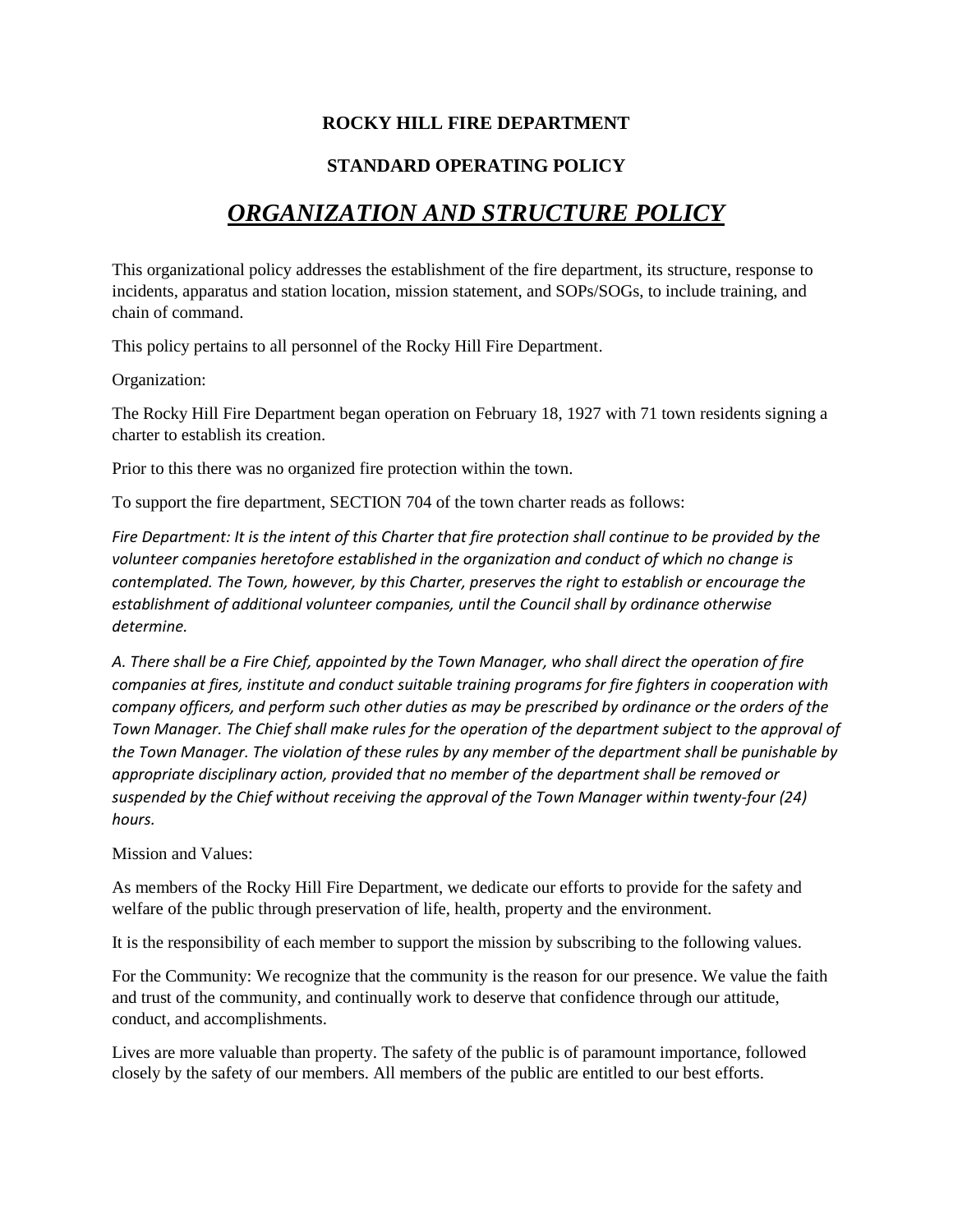For the Department: We strive for excellence in everything we do. Honesty, fairness, and integrity will not be compromised. We continually to strive for maximum safety, effectiveness, and efficiency in all our activities.

Unity and teamwork are stressed as being to our mutual advantage as individuals and as an organization. Members are continually encouraged to improve themselves as individuals and employees. The free exchange of ideas is encouraged. We will provide professional and courteous service at all times. We are sensitive to changing community needs.

### RHFD Mission Statement:

*The Rocky Hill Fire Department is committed to providing for the safety and welfare of our community through the preservation of life, property, and the environment.*

*We accomplish our mission with Professionalism, Integrity, and Dignity by maintaining a constant state of readiness.*

Organization and Structure;

The below organization chart depicts the structure of the department. Each staff position has individual roles and responsibilities included on the organization chart to define primary job functions for each position. Additional information on this topic can be found in the division operating rules.

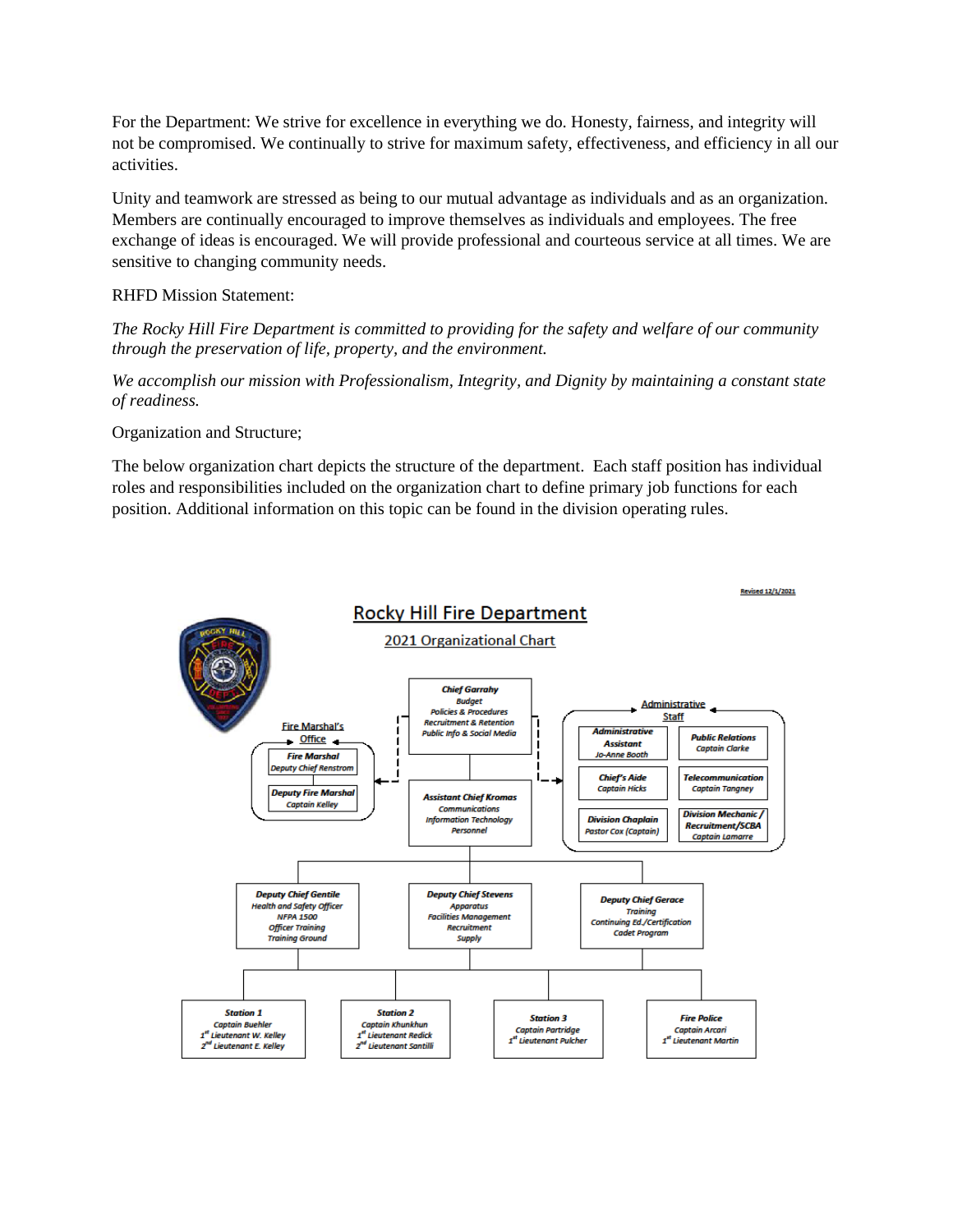Incident response:

Incident response is provided by three line companies and supported by a staff company and a fire police company. A total complement of 100 active members will be considered the maximum membership of the department.

While initially volunteering for the fire service, members may earn specific and limited compensation within the limits of department policy.

The Rocky Hill Fire Department is an 'all-hazards' department and will respond to any emergency as dispatched. We utilize an asset dispatch system designed to provide the appropriately equipped apparatus to a variety of incidents. The membership will be trained to a minimum of FF 1 and hazardous materials operations.

The department will not serve in the capacity as a designated confined space rescue team.

The Rocky Hill Fire Department will maintain a fleet of three engines, two ladder trucks, and a rescue truck. In addition, there will be a utility vehicle housed at each station. The ladder trucks will be housed at Stations 1 and 2. There will also be one pumper housed at each station.

Engines 1 and 2 will be rescue type pumpers, while Engine 3 shall be a quint style pumper. Each engine shall have a 1500 GPM pump, along with a 500 gallon water tank, and a 30 gallon foam tank.

Trucks 1 and 2 are equipped with a 1500gpm pump, a 400 gallon water tank and an appropriate bed of 5 inch supply hose.

Engines and trucks carry the minimum equipment, ground ladders, and appliances as outlined by ISO.

The department will also maintain a fleet of support vehicles to meet the current needs of the division.

The apparatus allocation is as follows:

| <b>Station #1</b> | <b>Station #2</b>         |
|-------------------|---------------------------|
| Engine-1          | Engine-2                  |
| Utility-1         | Truck-2                   |
| Truck-1           | Utility-2                 |
| <b>Station #3</b> | <b>Division Apparatus</b> |
|                   |                           |
| Engine-3          | <b>Trench Trailer</b>     |
| Rescue-3          | Haz-Mat Trailer           |

Marine units will be housed at Station 1 and when seasonal conditions permit, will be at the town public safety dock.

The department operates from three fire stations, strategically located within the town:

- Station 1, 730 Old Main Street.
- Station 2, 52 New Britain Avenue.
- Station 3, 3050 Main Street.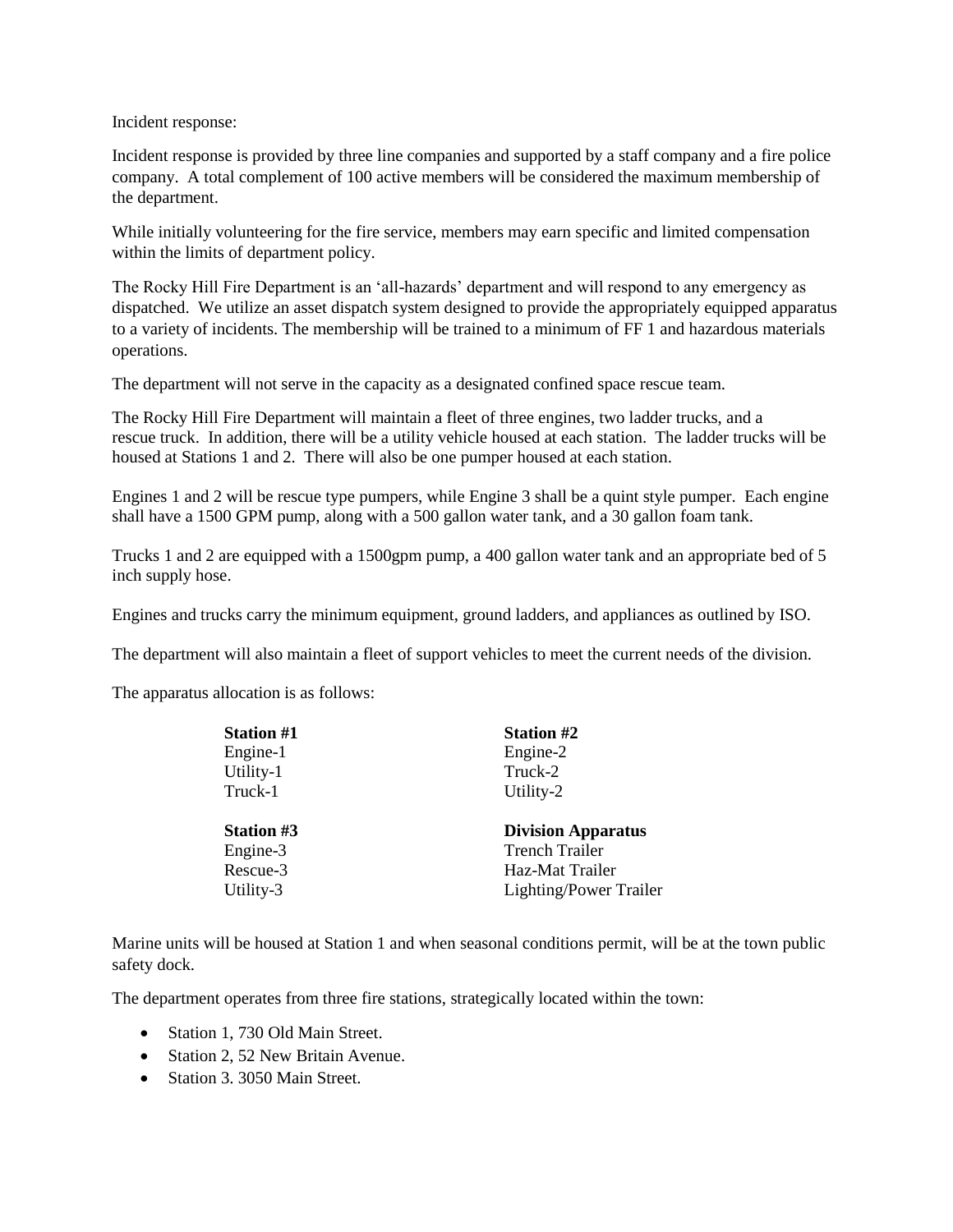### Training:

The RHFD training program applies to all personnel and is designed to:

- To provide a continuous and progressive education that will enable RHFD personnel to furnish the highest level of service of the community.
- To facilitate the acquisition and development of knowledge and skills necessary for personnel to safely, effectively and efficiently fulfill their duty.
- To provide continuous reinforcement and monitoring of the skill and knowledge levels of department personnel.
- To ensure that all training is conducted in a safe manner.

Authority and Responsibilities for Training:

Fire Chief: Has the overall responsibility for the performance of the policy

Training Chief: Has the responsibility for total management of the training program and will report at least monthly and/or upon request to the fire chief with a synopsis of the previous month's training activities and accumulated hours.

Company Captain: Is responsible for all aspects of the hands-on delivery of his firefighter's training.

Fire Personnel: All personnel with line function shall participate in training activities and maintain a personal and professional competency level respective to their position within the department.

Probationary Members shall attain State of Connecticut Firefighter-1 certification within 2 years of their start date. Additional certifications including NIMS 100, 200, 700, 800 within their first 6 months of membership.

CORE training topics: Those courses which a firefighter must attend as required by OSHA and RHFD, they include but are not limited to:

- Haz-Mat practical evaluation.
- Decontamination procedures.
- Level B Haz-mat suiting.
- Metering.
- First Aid.
- CPR-AED.
- $\bullet$  ICS.
- Live burn evolutions.
- Any topic or certification course deemed mandatory by the training staff.

#### Health and Safety:

The Rocky Hill Fire Department has developed and shall maintain SOP and SOGs which shall be available to each member via the department's shared drive.

It is the policy of the fire department to provide and to operate with the highest possible levels of safety and health for all members. The prevention and reduction of accidents, injuries and occupational illnesses are goals of the RHFD and shall be primary considerations at all times.